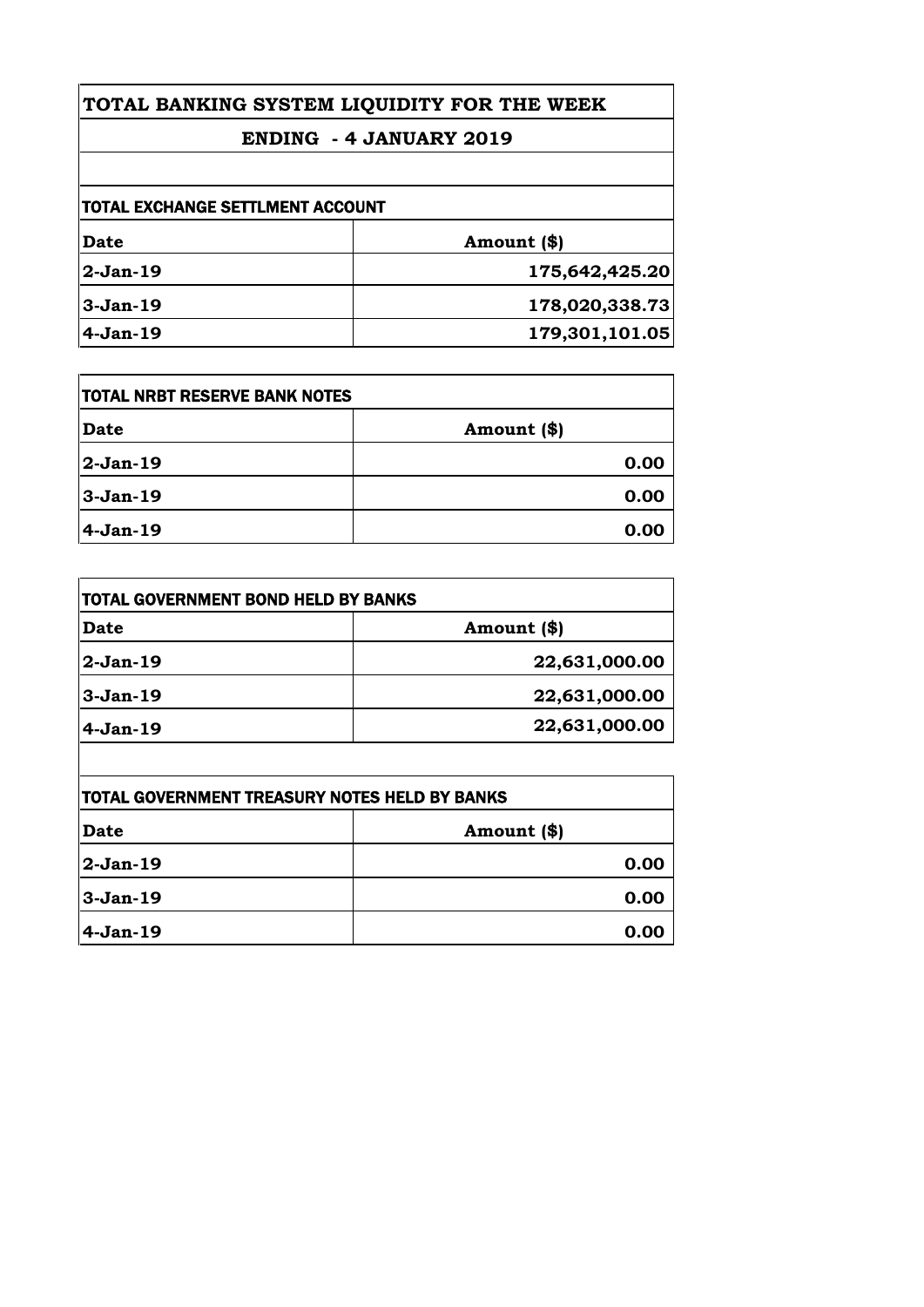### **ENDING - 11 JANUARY 2019**

| <b>TOTAL EXCHANGE SETTLMENT ACCOUNT</b> |                |
|-----------------------------------------|----------------|
| Date                                    | Amount (\$)    |
| $7-Jan-19$                              | 179,293,597.88 |
| 8-Jan-19                                | 175,356,726.07 |
| $9-Jan-19$                              | 178,914,271.30 |
| 10-Jan-19                               | 181,462,764.18 |
| 11-Jan-19                               | 181,508,218.68 |

| <b>TOTAL NRBT RESERVE BANK NOTES</b> |             |
|--------------------------------------|-------------|
| <b>Date</b>                          | Amount (\$) |
| $7-Jan-19$                           | 0.00        |
| $8-Jan-19$                           | 0.00        |
| $9-Jan-19$                           | 0.00        |
| 10-Jan-19                            | 0.00        |
| 11-Jan-19                            | 0.00        |

| Amount (\$)   |
|---------------|
|               |
| 21,377,000.00 |
| 21,377,000.00 |
| 21,377,000.00 |
| 21,377,000.00 |
| 21,377,000.00 |
|               |

| TOTAL GOVERNMENT TREASURY NOTES HELD BY BANKS |             |
|-----------------------------------------------|-------------|
| <b>Date</b>                                   | Amount (\$) |
| $7-Jan-19$                                    | 0.00        |
| $8-Jan-19$                                    | 0.00        |
| $9-Jan-19$                                    | 0.00        |
| 10-Jan-19                                     | 0.00        |
| 11-Jan-19                                     | 0.00        |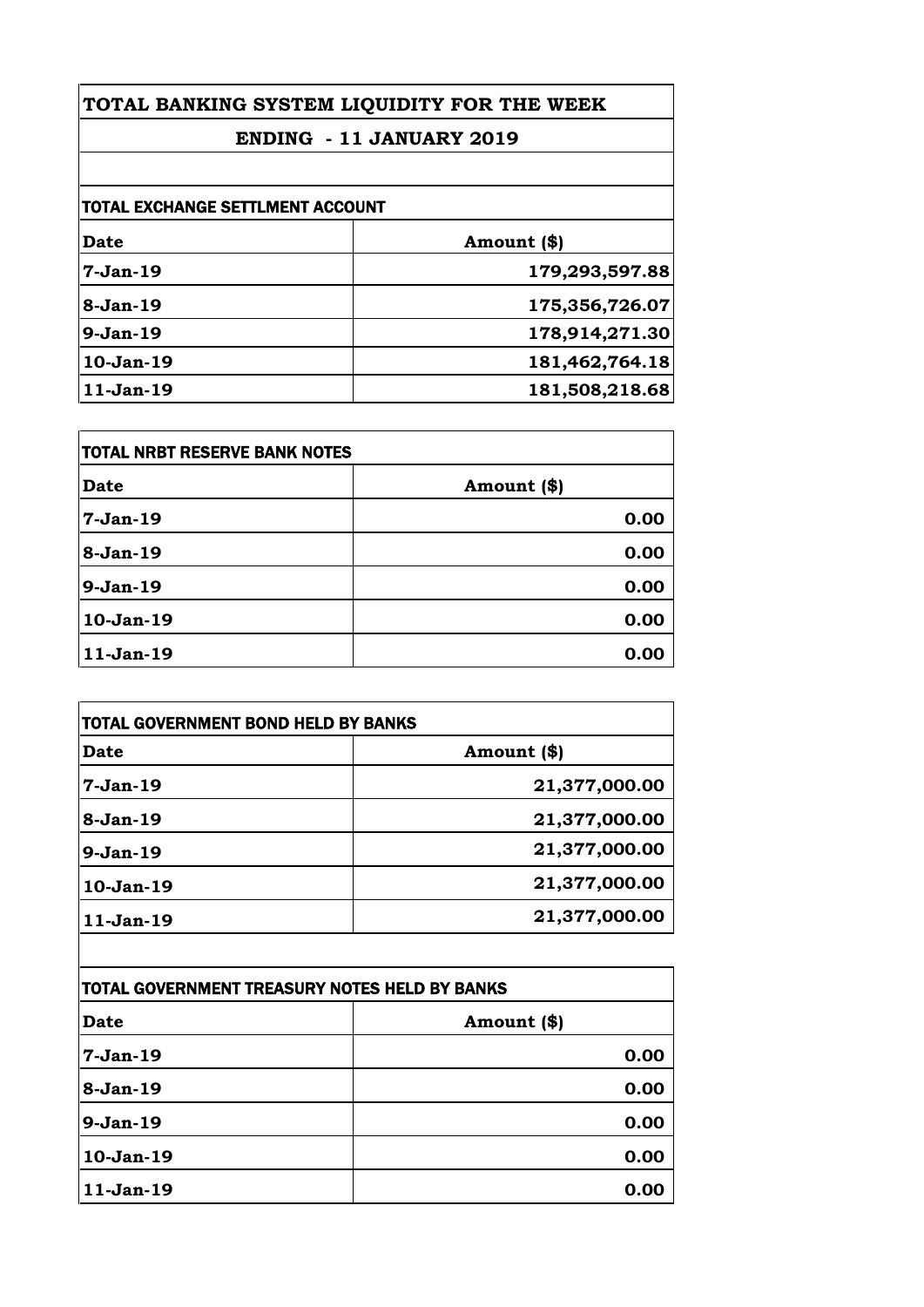### **ENDING - 18 JANUARY 2019**

| <b>TOTAL EXCHANGE SETTLMENT ACCOUNT</b> |                   |
|-----------------------------------------|-------------------|
| Date                                    | Amount (\$)       |
| 14-Jan-19                               | 181,265,099.33    |
| 15-Jan-19                               | 183, 151, 615.66  |
| $16$ -Jan- $19$                         | 184,380,751.68    |
| $17-Jan-19$                             | 180, 169, 398. 98 |
| 18-Jan-19                               | 180,116,496.34    |

| <b>TOTAL NRBT RESERVE BANK NOTES</b> |             |
|--------------------------------------|-------------|
| <b>Date</b>                          | Amount (\$) |
| 14-Jan-19                            | 0.00        |
| 15-Jan-19                            | 0.00        |
| 16-Jan-19                            | 0.00        |
| 17-Jan-19                            | 0.00        |
| 18-Jan-19                            | 0.00        |

| <b>TOTAL GOVERNMENT BOND HELD BY BANKS</b> |               |
|--------------------------------------------|---------------|
| <b>Date</b>                                | Amount (\$)   |
| $14-Jan-19$                                | 21,377,000.00 |
| 15-Jan-19                                  | 21,377,000.00 |
| $16$ -Jan- $19$                            | 21,377,000.00 |
| 17-Jan-19                                  | 21,377,000.00 |
| 18-Jan-19                                  | 21,377,000.00 |

| TOTAL GOVERNMENT TREASURY NOTES HELD BY BANKS |              |
|-----------------------------------------------|--------------|
| <b>Date</b>                                   | Amount $(*)$ |
| 14-Jan-19                                     | 0.00         |
| 15-Jan-19                                     | 0.00         |
| 16-Jan-19                                     | 0.00         |
| 17-Jan-19                                     | 0.00         |
| 18-Jan-19                                     | 0.00         |